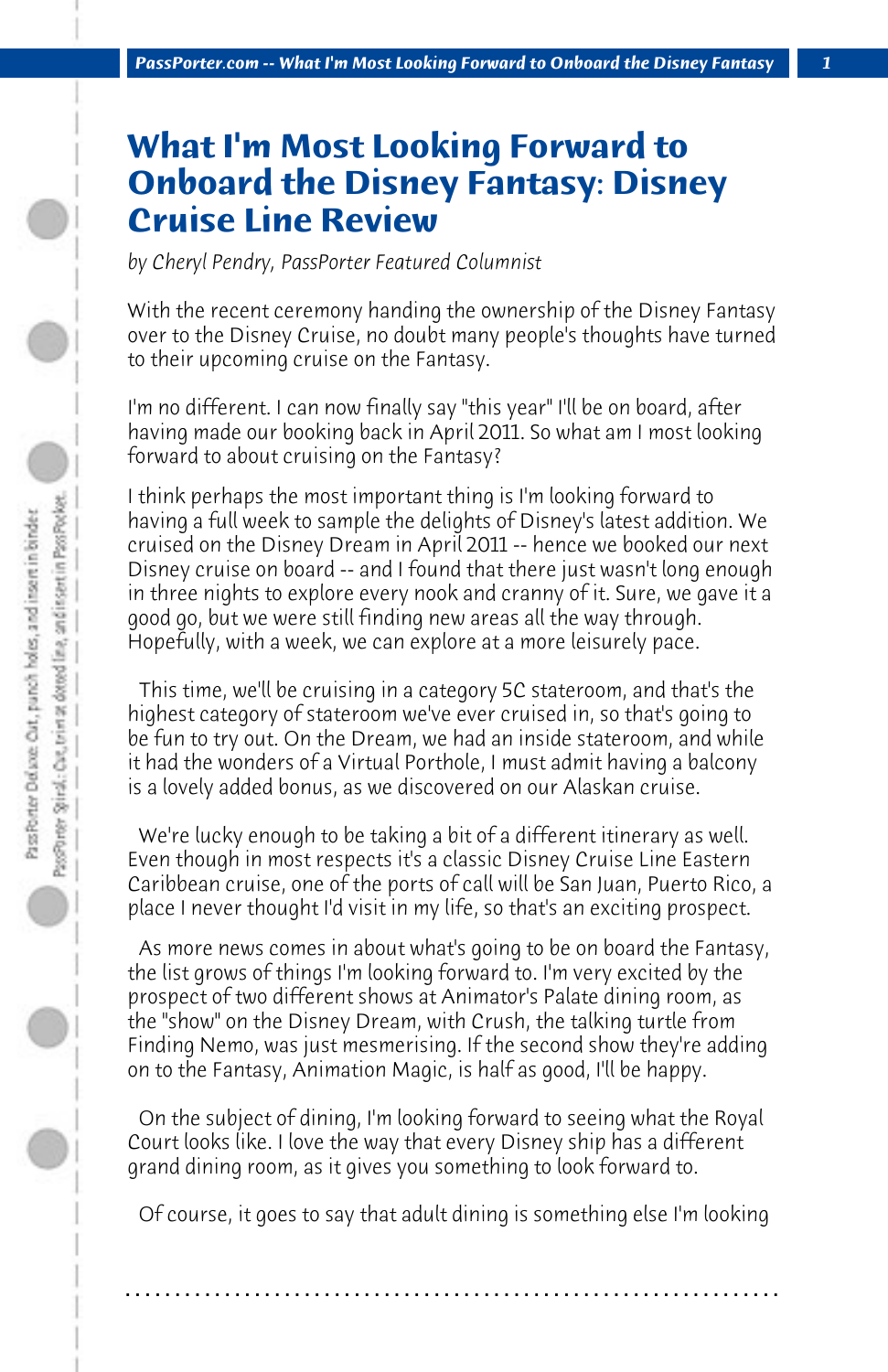forward to. Not having had a day at sea on our Disney Dream cruise, we didn't get the chance to enjoy brunch or afternoon tea at Palo, the adults-only Italian restaurant, so I can't wait to sample those on the Fantasy. Any additional time I get to spend in the elegant surroundings of the newly redesigned Palo works for me!

 There's nothing extra on offer at Remy, the adults-only French restaurant, but then again, does there need to be? It's such an outstanding experience on its own. We were lucky enough to enjoy this on the Dream, and it's something I very much hope that we'll be revisiting on the Fantasy. With any luck, if the bookings work in my favor, then hopefully I'll be enjoying an amazing dinner there on my 40th birthday -- what a way to celebrate!

 Although we weren't up late enough on our Disney Dream cruise to sample the adults-only night spots on the ship, we did admire them plenty of times during the day, and we absolutely adored the theming of each and every one of them. The Parisienne boudoir feel of Ooh La La sounds absolutely wonderful, and the concept art I've seen so far of the Europa area looks amazing. I can't wait to get inside Tube for myself, as it's based on our very own beloved London Underground. I never thought that we'd be "minding the gap" in a Disney sense, and I can't wait to see what they do with this.

 I'm glad to know that one adult night spot that returns on the Fantasy is the Skyline Lounge, whose "windows" present ever-changing urban panoramas, will be packed with plenty of new skylines. Having visited Barcelona, Paris, Florence, and of course spent plenty of time in London, I'm looking forward to spotting familiar landmarks from the lounge's penthouse vantage point. The addition of Budapest is a fascinating one, especially as it's a city I've longed to visit for a number of years, although sadly we've yet to make it there.

 Something else moving over from the Dream to her newer sister ship is AquaDuck, the unique "water coaster," and boy am I going to enjoy spending time on that again! We were only able to sample it twice on our three night cruise, such were the lines to get on to it, but again, hopefully with seven nights, instead of three, we'll be able to give it even more goes. As we're cruising in December, with any luck, it should be a lot cooler than the record-breaking heat we endured in April 2011. Hopefully that will mean I can finally find space the adult pool, and its wonderful swim-up pool bar, which looked like a great addition.

 With a full week to relax, there's bound to be time in the spa, and especially the Rainforest room, which we adored on board the Dream. Of course, a week-long Rainforest pass won $\&\#39$ ;t be cheap, but in my

**. . . . . . . . . . . . . . . . . . . . . . . . . . . . . . . . . . . . . . . . . . . . . . . . . . . . . . . . . . . . . . . . . .**